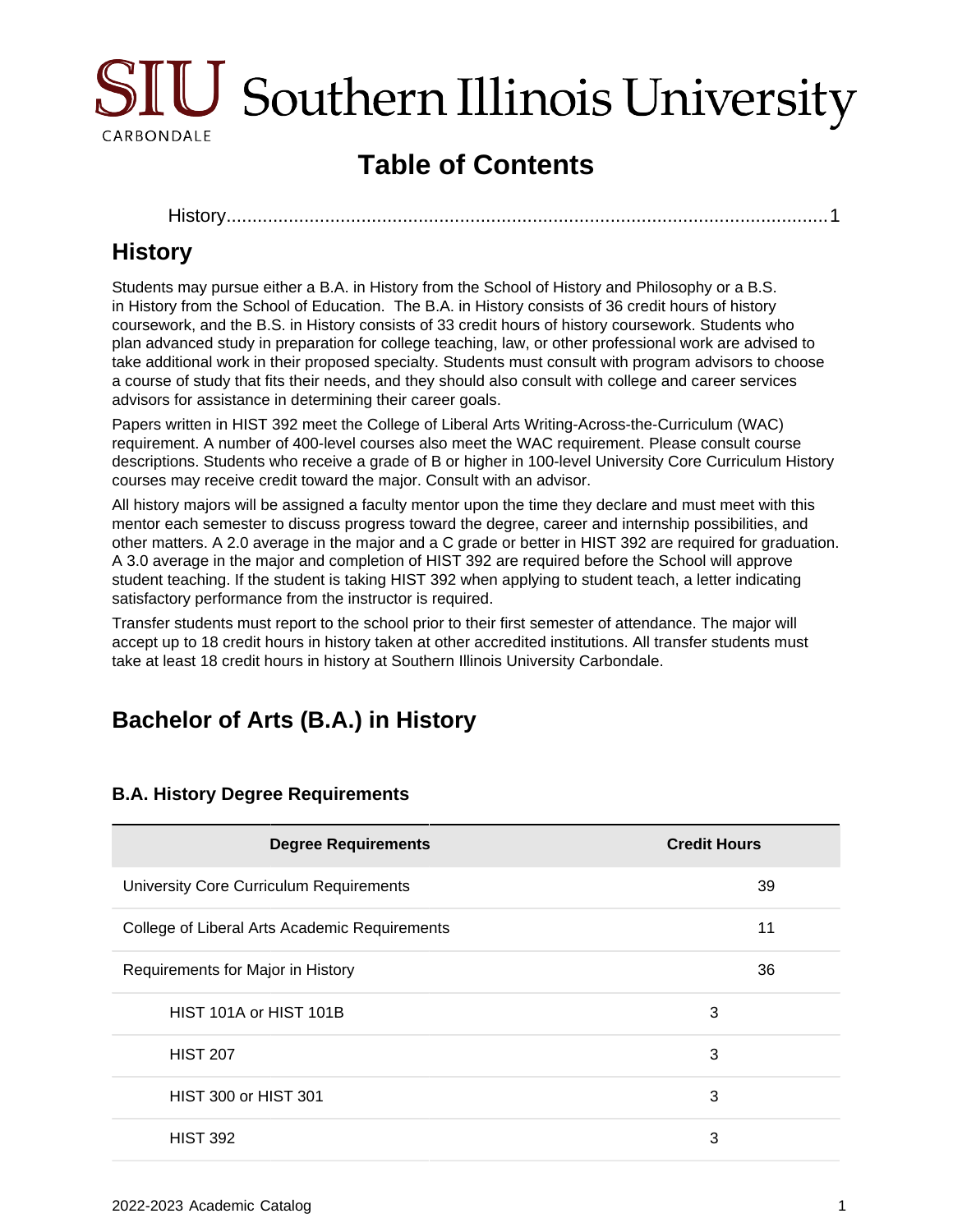| <b>Degree Requirements</b>                                                     | <b>Credit Hours</b> |
|--------------------------------------------------------------------------------|---------------------|
| Electives <sup>1</sup>                                                         | 24                  |
| Electives - These may include courses required for additional majors or minors | 34                  |
| Total                                                                          | 120                 |

 $1$  Students must complete a minimum of three courses at the 400-level. At least one 300- or 400-level course must be on a topic in the following geographical regions: Africa, Asia, Atlantic World, Latin America, or Middle East. Up to two courses may be counted below the 300-level or from outside of the School of History and Philosophy with permission of the School Director.

## **Bachelor of Science (B.S.) in History**

#### **(History Designation for the Illinois Social Sciences Teaching License)**

In order to teach the social sciences in middle school, junior high, and high school levels, the School of History and Philosophy, in partnership with the School of Education, offers a Bachelor of Science degree in History. Along with this degree exists the possibility of obtaining Illinois licensure in social studies education with a designation in history.

The goal of this program of study is to prepare prospective social science teachers for the role of leadership in guiding middle school, junior, and senior high school students to live as effective citizens in a democratic society.

Content and professional coursework provide the foundation used in the social science methods course, where teaching methods and strategies are explored and experienced. A series of clinical experiences provide teacher candidates an opportunity to use the knowledge and skills acquired in their program. A cooperating teacher and a university supervisor will assist the student to blend knowledge and skills with the adolescent behavior and curriculum needs.

| <b>Degree Requirements</b>                                                                                                                                                                                                             | <b>Credit Hours</b> |
|----------------------------------------------------------------------------------------------------------------------------------------------------------------------------------------------------------------------------------------|---------------------|
| University Core Curriculum Requirements                                                                                                                                                                                                | 39                  |
| To include Core Fine Arts (HIST 201 recommended); HIST<br>101A or HIST 101B, and HIST 207 as Core Humanities;<br>EDUC 211 as Core Multicultural Studies; POLS 114;<br>PSYC 102; GEOG 104 or GEOG 303I as Core Science I<br>substitute. |                     |
| Requirements for Major in History <sup>7</sup>                                                                                                                                                                                         | 27                  |
| <b>HIST 300 or HIST 301</b>                                                                                                                                                                                                            | 3                   |
| <b>HIST 367</b>                                                                                                                                                                                                                        | 3                   |
| <b>HIST 392</b>                                                                                                                                                                                                                        | 3                   |

#### **B.S. History Degree Requirements**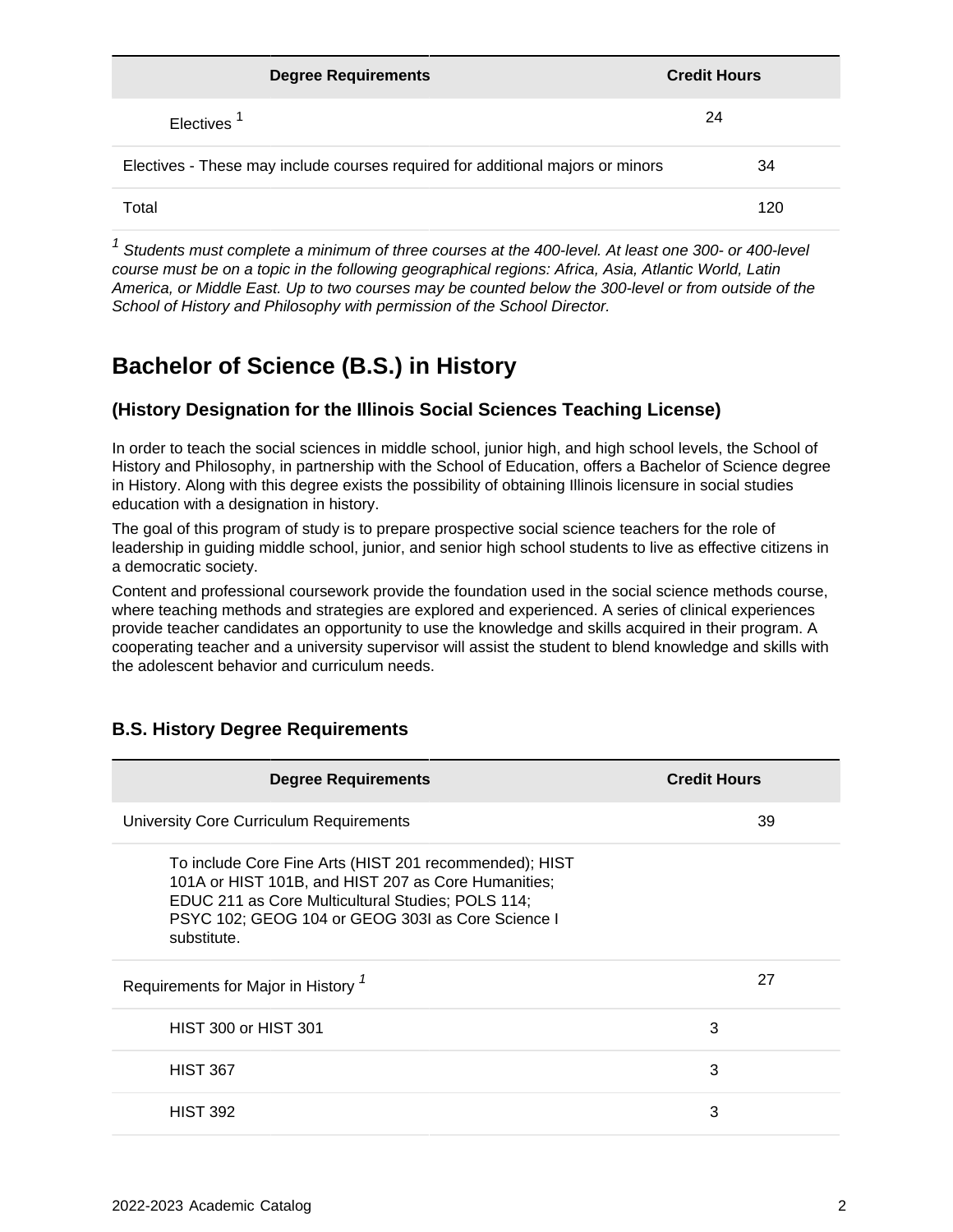| <b>Degree Requirements</b>                                                                                                                                                                                                                                                            | <b>Credit Hours</b> |
|---------------------------------------------------------------------------------------------------------------------------------------------------------------------------------------------------------------------------------------------------------------------------------------|---------------------|
| One additional 300-400 level U.S. history courses                                                                                                                                                                                                                                     | 3                   |
| Two additional 300-400 level non-US history course <sup>2</sup>                                                                                                                                                                                                                       | 6                   |
| Three history electives (300-400 level)                                                                                                                                                                                                                                               | 9                   |
| Additional Requirements for the Social Science Teaching License 3                                                                                                                                                                                                                     | 18                  |
| To include ANTH 104; ECON 113; GEOG 103, GEOG<br>300I; POLS 250 or POLS 270; and SOC 108. Additional<br>social science courses are recommended if a student's<br>program permits; recommended electives would include<br>ANTH 202; ECON 240, ECON 241; PSYC 303; SOC 302,<br>SOC 303. |                     |
| Professional Education Requirements - EDUC 214, EDUC 301, EDUC 302, EDUC 303,<br>EDUC 308, EDUC 313, EDUC 319, EDUC 401A                                                                                                                                                              | 27                  |
| Additional Certification Requirements - CI 360, CI 469, CI 470                                                                                                                                                                                                                        | 9                   |
| Total                                                                                                                                                                                                                                                                                 | 120                 |
| $1$ At loopt pine bours must be taken at the 400 lovel                                                                                                                                                                                                                                |                     |

At least nine hours must be taken at the 400 level.

 $^2$  At least one of these must be a 400-level course. At least one 300- or 400- level courses must be on a topic in the following geographical regions: Africa, Asia, Atlantic World, Latin America, or Middle East.

 $^3$  The Social Science teaching license allows a teacher to teach courses on the secondary level.

### **History Minor**

A minor consists of 18 credit hours. The student is advised to balance courses between at least two of the three fields of American, European, or Third World history. Transfer students, in order to have a minor in history, must have taken at least nine credit hours in history at Southern Illinois University Carbondale. University Core Curriculum history courses count toward the minor.

## **History Honors Program**

Outstanding students enrolled in the University Honors Program may pursue an Honors Major in History. Course credit requirements are identical to those for a regular Bachelor of Arts degree (including 36 credit hours in History), except that at least eight classes must be honors classes. Usually, these are four UHON classes in the student's first two years of study and four History Honors classes as a junior and senior.

Honors courses in History include the following: HIST 330H (Modern Britain), 406BH (Gender, Family and Sexuality in Modern Europe), HIST 418H (The Renaissance), HIST 426H (Cities and Cultures in Europe, 1870-1914), HIST 427H (World War I), HIST 447H (Culture and the British Empire), and HIST 455H (The Conservative View in American History). All of these courses are cross-listed with the University Honors Program. In addition, students may receive Honors credit for other History courses through an Honors contract with the course instructor.

Students are also required to write an Honors thesis. Honors students can do this in one of three ways: by signing up for UHON 499 under the guidance of a program faculty member in their senior year, enrolling in HIST 499, or by taking a 500-level graduate colloquium/seminar series (pending instructor approval).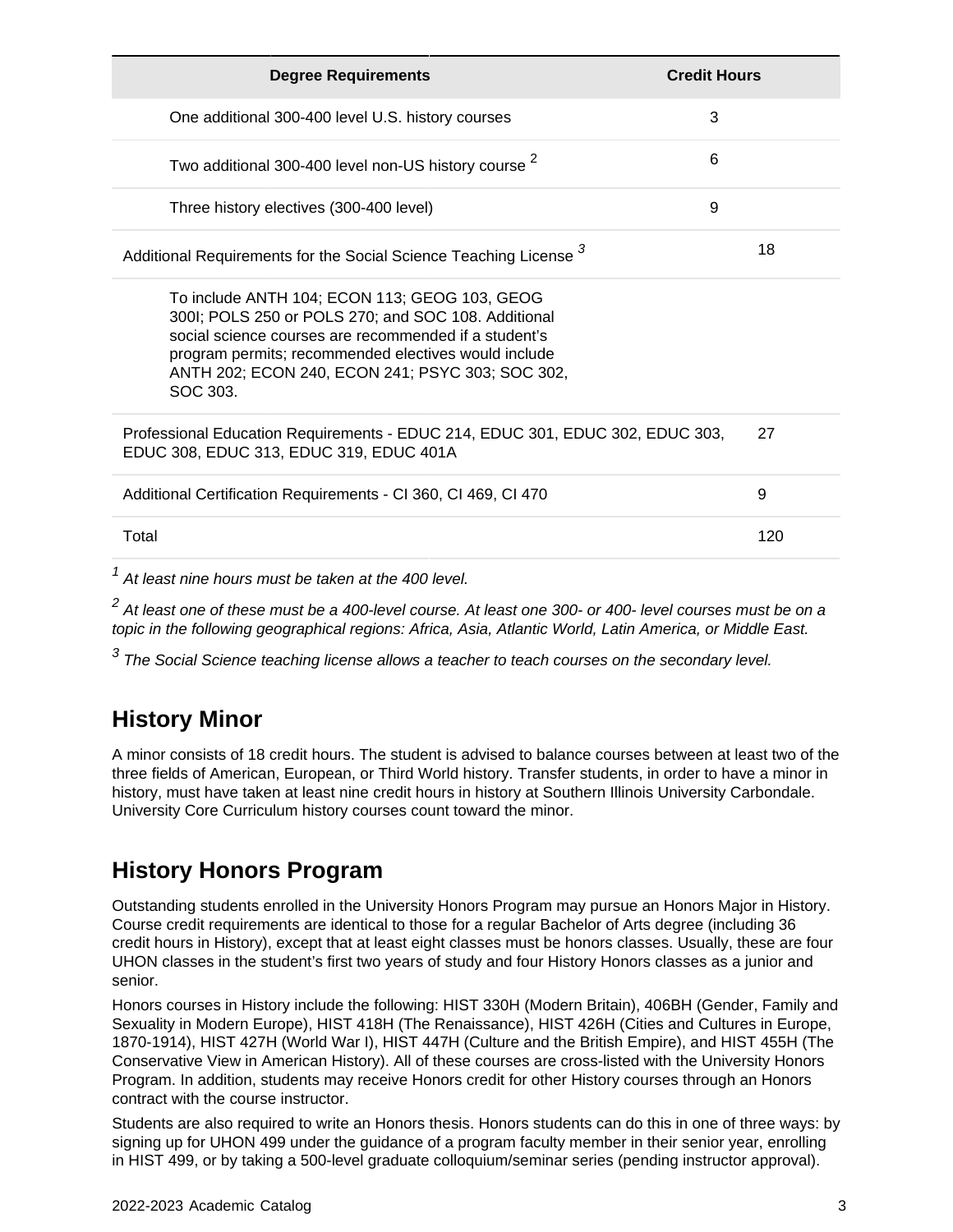This thesis can be part of a History Honors Major, but students who are not enrolled in University Honors may also write one.

#### **Accelerated M.A. Program in History**

Students already on track to earn a bachelor's degree in History at SIU will be eligible to start the preliminary phase of the accelerated MA curriculum if they have earned a cumulative 3.20 GPA by the end of the Spring semester of their junior year and received school approval to take HIST 500 and HIST 501 during their senior year. Qualified students can initiate the approval process by submitting a written statement to the Director of the School of History and Philosophy and the Director of Graduate Studies in History expressing their interest in the accelerated MA program and requesting permission to begin the curriculum. Approval to begin the accelerated MA curriculum does not guarantee admission to the graduate program, though it is required as a preliminary step toward completing the accelerated MA program. Students approved to begin the accelerated MA curriculum during their senior year must also apply to the two-year MA program and satisfy the usual deadlines and requirements for admission to the two-year MA program for the following academic year in order to be formally admitted into the accelerated MA program as a graduate student eligible to earn a Master's degree. Additionally, all requirements for completing the accelerated MA program are the same as for completing the two-year MA program. Students who begin the accelerated MA curriculum while finishing the undergraduate curriculum must complete the undergraduate curriculum and graduate from SIU before entering the graduate program as graduate students.

Approval to begin the accelerated MA curriculum includes the completion of a memorandum of interest (MOI) that indicates the agreement of the student to complete HIST 500 (The Historian's Craft - 3 hours), HIST 501 (Modern Historiography - 4 hours), and HIST 490 (Special Readings in History - 2 hours with the anticipated graduate faculty advisor of the student to begin research for the thesis) during the senior year. Enrollment in HIST 500 and HIST 501 requires approval from the school and the Graduate School following the procedure indicated in the "Request for 500-Level Course by an Undergraduate" form. The 9 credit hours earned for these courses count toward the bachelor's degree when completed. The same 9 credit hours from HIST 500, HIST 501, and HIST 490 will count toward the MA degree once the student has been formally admitted to the graduate program following the completion of the BA/BS in History. The MOI with the signatures of the student, the Director of the School of History and Philosophy, and the Director of Graduate Studies in History will be sent to the Graduate School for approval.

Once admitted to the graduate program, students in the accelerated MA program complete the established requirements for either the thesis-track MA or non-thesis MA, depending on which track the student pursues. Students following the thesis track are encouraged, but not required, to complete one colloquium and research seminar combination as part of their coursework. Students following the non-thesis-track must complete two colloquium and research seminar combinations to produce the two required research papers. In addition to transferring 9 hours in HIST 500, HIST 501, and HIST 490 from their undergraduate studies, accelerated MA students must complete 24 graduate-level credit hours in two semesters to finish the degree in one additional year.

### **History Courses**

**HIST101A - The History of World Civilization I-To Industrialization** (University Core Curriculum) A survey of various civilizations in the world from prehistory to the present with particular attention to nonwestern cultures. Credit Hours: 3

**HIST101B - The History of World Civilization II-Since the Age of Encounter** (University Core Curriculum) A survey of various civilizations in the world from prehistory to the present with particular attention to non-western cultures. Credit Hours: 3

**HIST110 - Twentieth Century America** (University Core Curriculum) The history of the United States since 1900. Surveys cultural, social, economic and political development, with special emphasis on domestic pluralism and changing international roles. Credit Hours: 3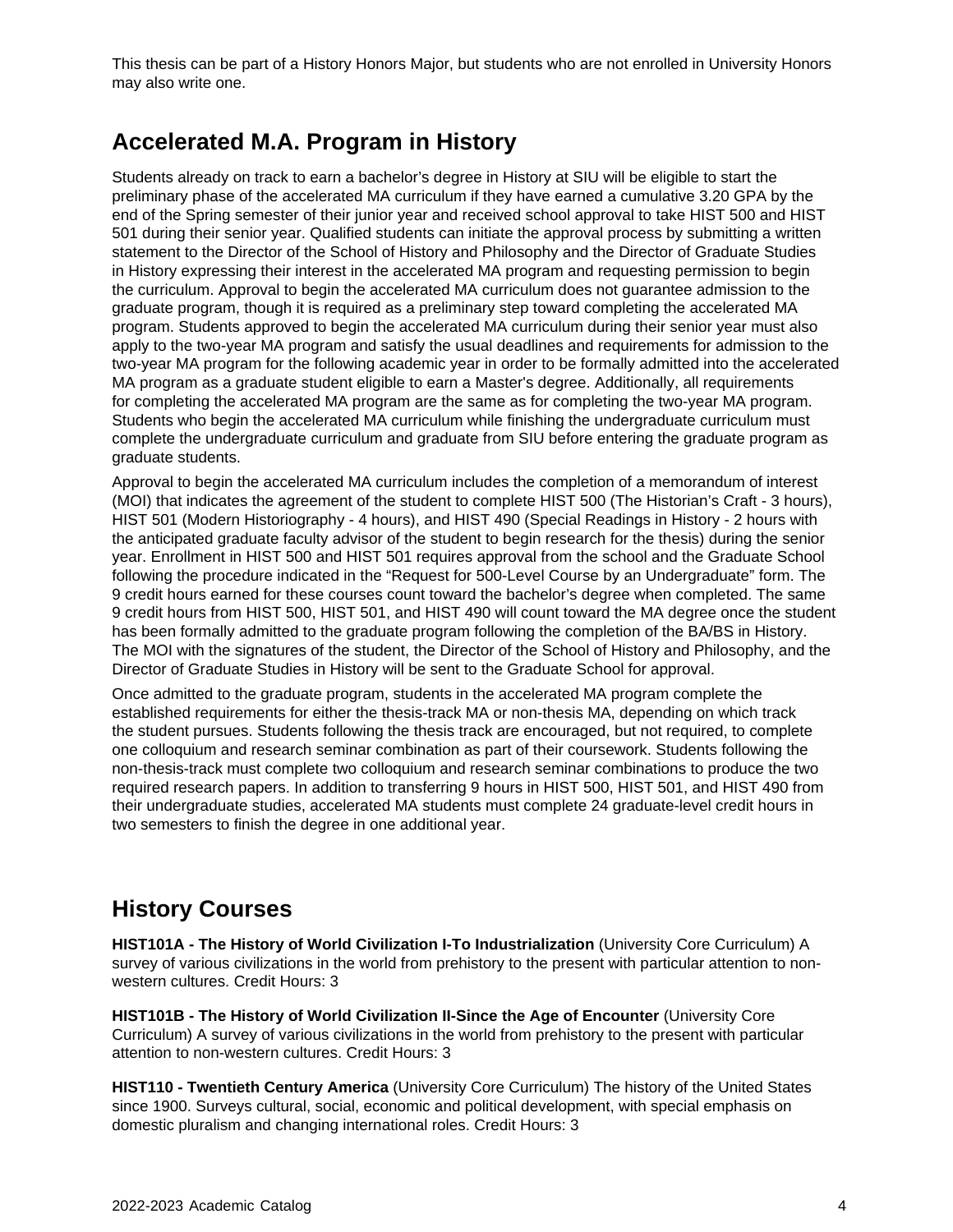**HIST112 - The Twentieth Century World** (University Core Curriculum) The history of Europe, Asia, Africa and Latin America since 1900. Emphasis on political conflict, economic development, social change and cultural transformation in an increasingly integrated world. Credit Hours: 3

**HIST201 - Art, Music and Ideas in the Western World** (University Core Curriculum) [IAI Course: HF 902] The historical evolution of the visual arts, architecture and music in the context of society and literature, from ancient Greece to the present. It emphasizes the fundamental historical relationship of the different genres of human expression in Western culture. Credit Hours: 3

**HIST202 - America's Religious Diversity** (University Core Curriculum) [IAI Course: H5 905] An introduction to the basic concepts and histories of the world's religions and their place in American society. The purpose is to increase our understanding of cultural and religious diversity and how the various religious traditions inform our world views. Credit Hours: 3

**HIST203 - Democracy, Civil Engagement, and Leadership** (University Core Curriculum) This course explores the core themes of democracy, civil engagement, and leadership from ancient times to the present. It does so using an award-winning pedagogy called Reacting to the Past, which involves complex, collaborative role-playing games. Students take on historical roles and work to attain "victory objectives" while grappling with central historical texts. The class will conduct several Reacting games relating to the themes of democracy, civil engagement, and leadership. Credit Hours: 3

**HIST205A - History of Western Civilization-From Ancient Times Through the Sixteenth Century** (University Core Curriculum) [IAI Course: S2 902] A brief survey of the major developments and trends in European history from ancient times through the 20th Century. Credit Hours: 3

**HIST205B - History of Western Civilization-The Seventeenth Century to the Present** (University Core Curriculum) [IAI Course: S2 903] A brief survey of the major developments and trends in European history from ancient times through the 20th Century. Credit Hours: 3

**HIST207 - World History** (University Core Curriculum course) An investigation of select issues in societies of the world from pre-history through the 20th century, with a focus on primary source interpretation. Some sections of this course may be limited to History majors. Please consult with advisor and/or instructor. Credit Hours: 3

**HIST212 - Introduction to American Studies** (Same as ENGL 212) (University Core Curriculum) Offers interdisciplinary approach to the study of America and American selfhood, and thus to the central question, "What is an American?". Texts range from novels and films to museums and shopping malls. Issues range from multiculturalism to abstract notions such as citizenship and authenticity. Fulfills central requirement for American Studies Minor. Credit Hours: 3

**HIST300 - The Origins of Modern America, 1492-1877** (University Core Curriculum course) [IAI Course: S2 900] A general survey of political, social, and economic development of the United States from 1492 to 1877. Satisfies the University Core Curriculum Multicultural requirement in lieu of 210. Credit Hours: 3

**HIST301 - Modern America from 1877 to the Present** (University Core Curriculum course) [IAI Course: S2 901] A general survey of the political, social and economic development of the United States from 1877 to the present. Satisfies the University Core Curriculum Social Science requirement in lieu of 110. Credit Hours: 3

**HIST303 - Topics in History** Topics will vary with instructor. May be repeated for a maximum of nine semester hours, provided registrations cover different topics. Credit Hours: 1-9

**HIST311 - The Ancient Near East and Mediterranean** A comparative study of ancient near eastern and classical civilizations of the Fertile Crescent and the Mediterranean Basin: Mesopotamia, Egypt, Palestine, Greece and Rome. Credit Hours: 3

**HIST312 - History of Italy** An examination of the major societies which have occupied the Italian Peninsula from the Roman era to the present, with emphasis on ancient times, the middle ages and Renaissance and the unification movement of the Nineteenth Century. Credit Hours: 3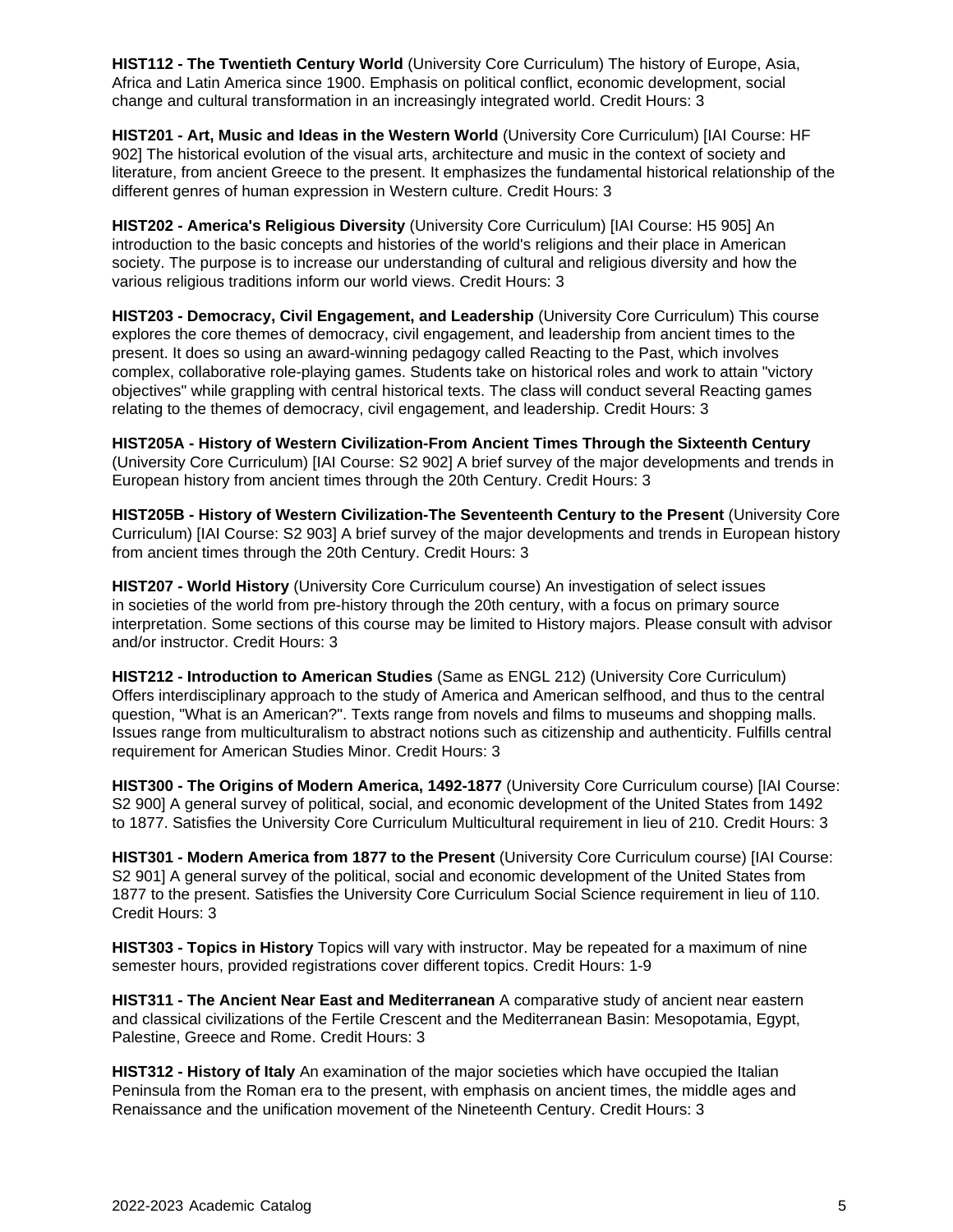**HIST315 - Medieval Europe** The emergence of Europe from the Age of Constantine to the Black Death, with emphasis on the political, socio-economic, and cultural forces which were at work creating Europe. Credit Hours: 3

**HIST320 - Early Modern Europe** The development of Europe from the Renaissance through the Age of the French Revolution. Credit Hours: 3

**HIST324 - Women and Gender History** (Same as WGSS 348) Survey of women and gender history. Chronology and focal themes will vary with instructor. Credit Hours: 3

**HIST325 - War & Society: The U.S. and World War II** This course is designed to provide an in depth examination of the U.S. during World War II, analyzing the major events, issues, and figures prominent on the homefront and the battlefront. Particular emphasis will be paid to America's role as a global power in a global war. Credit Hours: 3

**HIST328 - History of France** A survey of main themes (social, cultural, economic, political) in French history from the middle ages to the present. Credit Hours: 3

**HIST329 - Nazi Germany** This course explores politics, culture, and society in National Socialist Germany. Themes include Adolf Hitler's rise to power, conformity and resistance under a dictatorship, propaganda, war and persecution, and the legacy of Nazism after World War II. Using a variety of media, including novels and films, the course asks how a modern, industrialized country could transform itself into what one historian has called "the racial state". Credit Hours: 3

**HIST330 - History of Britain** A survey of British history from the Roman conquest in 43 CE through to the modern day, focusing on political, economic, social, and cultural developments. Credit Hours: 3

**HIST330H - Modern Britain** Survey of the history of the British Isles from Roman times to the present, with emphasis on the period after 1688. Students taking the course for Honor's credit will complete all assigned exams for the course as well as write a longer, more detailed original research paper (approximately 15-20 pages in length) on a topic of their choice pertaining to the course. Credit Hours: 3

**HIST333 - British Empire** A survey of the British Empire, from the loss of the American colonies to the onset of decolonization at the end of the Second World War. It focuses on the intersections between the histories of Britain and of its imperial possessions in Africa, Asia and the British West Indies. Special attention will be given to the role of the nation and of race, class, gender and sexuality in the making of the British Empire. Credit Hours: 3

**HIST334 - History of Modern Germany** This course considers the important historical and moral questions posed by modern Germany history. It begins with the unification of Germany and explores such themes as World War I, the Weimar Republic, national socialism, the Holocaust, East Germany and reunification. Credit Hours: 3

**HIST337 - Modern Russia** Russia from Peter the Great with main emphasis on 19th and 20th centuries. Emphasis on political history. Credit Hours: 3

**HIST338 - Eastern Europe** An historical survey of the East European area from the Baltic to the Balkans, with emphasis on the modern era. Credit Hours: 3

**HIST340 - International History of the Cold War** This course is designed to acquaint students with the themes, events and figures prominent in the Cold War era. The origins of the Cold War and the global ramifications of sustained tension among the rival powers will be discussed. The events and the people within the context of their times will be evaluated. Credit Hours: 3

**HIST344 - American Capitalism** This course is equivalent of American Capitalism (HIST 464). HIST 344 does not require a research paper. Normally, both courses will meet at the same time and place, although they could be offered separately depending upon student demand and curricular needs. Credit Hours: 3

**HIST351 - African-Atlantic Spirituality** (Same as AFR 351) This course explores the ways that African-Atlantic societies have expressed the interaction of people in the visible world with the spiritual powers of the invisible world. The course begins with the ancient foundations of these spiritual systems and then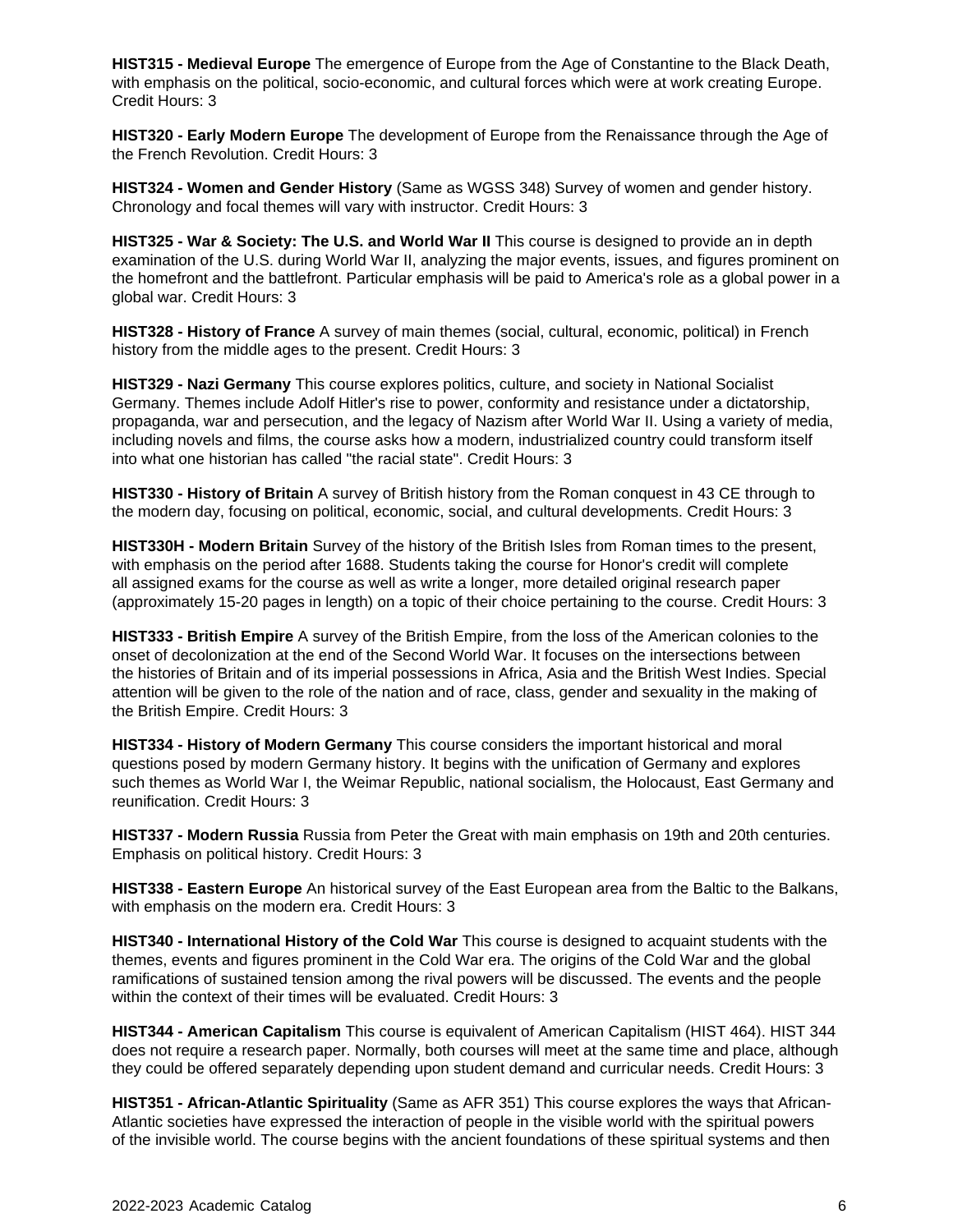examines the historical transformation of these systems in West Africa, Central Africa, and the Americas into the twentieth century. Credit Hours: 3

**HIST352 - Social History of the United States** The historical development of social interaction and relationships among America's various ethnic, religious, racial, economic and sexual groups. Covers colonial America to the present. Credit Hours: 3

**HIST354 - The Contemporary United States** A survey of the social, economic, political and cultural changes in the United States since the end of World War II, focusing on such topics as the Cold War, changes in the lives of women and minorities, the Vietnam War, the social movements of the 1960s, the imperial presidency, and the Reagan revolution. Credit Hours: 3

**HIST356 - U.S. Women's History** (Same as WGSS 356) This course will survey the role of women in US history from colonial times to the present. Students will be introduced to contributions made by women to US society, politics and culture. Credit Hours: 3

**HIST357 - Women and Work in the United States** (Same as WGSS 357) An introduction to the diversity of women's experiences as workers in the home, the household economy, and the labor market segregated by race, ethnicity and gender. Credit Hours: 3

**HIST358I - Introduction to Peace Studies** (University Core Curriculum) (Same as CIN 358I) Introduces students to Peace Studies as an interdisciplinary field, focusing on the history, theory, and practice of alternatives to violence. Considers the structural and systemic reasons for violence and war; the history of peace movements; the role of media in escalating violence and providing solutions. Lecture-discussion format with presentations by speakers from a variety of disciplines. No prerequisites. Credit Hours: 3

**HIST359 - The United States in the 1960s** Examines the roots, events, ideas and legacies of the 1960s through readings in history and literature, and through films and music. Focus will be on the social protest movements of the era and their impact on American society. Fulfills the CoLA Writing-Across-the-Curriculum (WAC) requirement. Credit Hours: 3

**HIST361 - Race and History in the United States** Why does race still matter in America? Beginning with the Declaration of Independence, we will explore how the histories of racism and antiracism help us understand the United States' claim to be a melting pot. Although we will primarily focus on African American history, we will also consider a range of other topics (federal Indian policies, Latin American and Asian immigration, etc.) to provide broader social and cultural contexts for our examination of topics such as racial mixture, racial integration, civil rights, racial pride, cultural appropriation, and colorblindness. Credit Hours: 3

**HIST362A - Black American History to 1865** (Same as AFR 311A) The role of blacks and contribution in the building of America and their ongoing fight for equality. Credit Hours: 3

**HIST362B - Black American History Since 1865** (Same as AFR 311B) The role of blacks and contribution in the building of America and their ongoing fight for equality. Credit Hours: 3

**HIST364 - The Great Depression in the United States** Causes and effects of the Great Depression and of governmental measures for relief, recovery, and reform during the years 1929-1942. Credit Hours: 3

**HIST365 - American Immigration** A history of American immigration and ethnicity from colonial times to the present, with primary attention upon the peoples of the United States and the diverse lands from which they have come. Credit Hours: 3

**HIST366 - American Indian History** A survey of American Indian history from the Paleolithic age to the present. Emphasis upon interactions and relationships among cultural groups during pre-colonial, colonial and modern era. Credit Hours: 3

**HIST367 - History of Illinois** The history of the state from 1818 to the present. Credit Hours: 3

**HIST370A - History of Latin America-Colonial Latin America** An introduction to the political, economic, social, and cultural development of Latin America from Pre-Columbian times to the present. Credit Hours: 3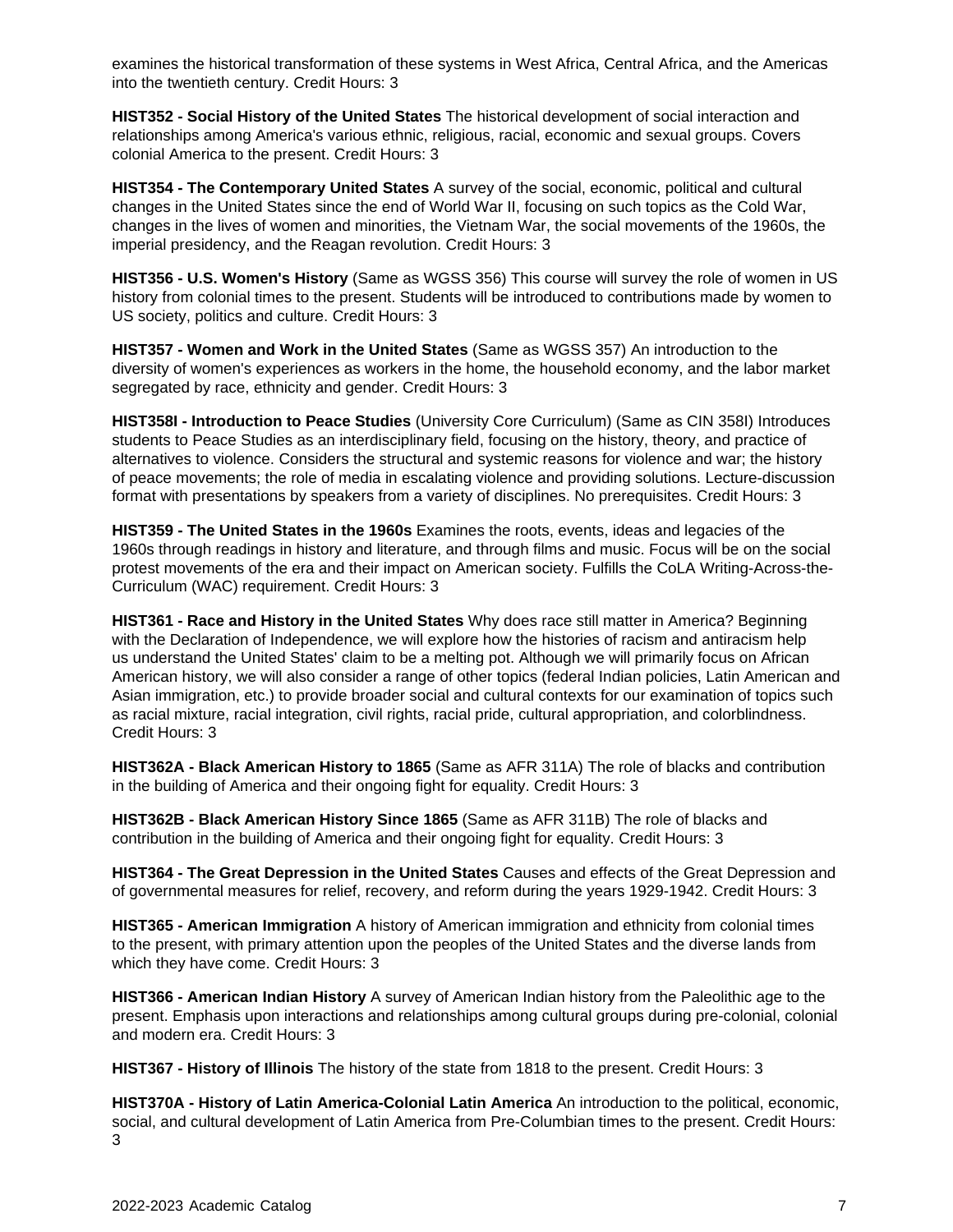**HIST370B - History of Latin America-Independent Latin America** An introduction to the political, economic, social, and cultural development of Latin America from Pre-Columbian times to the present. Credit Hours: 3

**HIST372 - Arabs and Jews in Latin America** This course traces historical events, ideas, and trends that gave voice to the waves of Arab and Jewish immigrants who call Latin America home, even while simultaneously remaining connected in religion, language, and heritage to Europe and the Middle East. It will explore the multiple diasporas that have made Old World-New World Latin America a 'discovered' continent of opportunity, prosperity, and 'acceptance'. Credit Hours: 3

**HIST380A - History of East Asia to 1600** A broad survey of the history of China, Korea and Japan from early times to present. Credit Hours: 3

**HIST380B - History of East Asia Since 1600** A broad survey of the history of China, Korea and Japan from early times to present. Credit Hours: 3

**HIST381 - History of Modern India** Survey of Indian history from the time of the Mughals to the present day with an emphasis on the British colonial period between 1765 and 1947, its impact on India, and the Indian struggle against British rule. Credit Hours: 3

**HIST383 - Islamic Civilization** Course introduces Islamic history, culture and civilization from the rise of Islam in Arabia in the seventh century to the early nineteenth century. Topics include the formation of the Islamic community, the fundamental teachings of Islam, Islamic expansion, Sunni and Shi'i Islam, Sufism and popular Islam, Islamic law and Islamic political thought, the position of women in Islamic thought and practice, Islamic science, art and culture, contact and confrontation between Islam and the West, Islam in borderlands, and the Abbasid, Safavid and Ottoman Islamic civilizations. Credit Hours: 3

**HIST384 - The Modern Middle East** This course surveys the history of the Middle East from the late 18th century until the present, concentrating primarily on the Ottoman Empire and its successor states (exclusive of the Balkans) and Iran. Credit Hours: 3

**HIST385 - Islam and the West** A history of the religious and cultural interaction between the Islamic and Western world. Surveys the changing image of Islam in western literature, the Muslim response to secularism, and the Islamic presence in Europe and America. Credit Hours: 3

**HIST387A - History of Africa to 1800** (Same as AFR 314A) A chronological study of African peoples from earliest times to the present, including ancient Egypt, Ethiopia, the Era of the African Kingdoms, the role of Islam, the slave trade, African-European relations, colonialism, African nationalism and independence. Credit Hours: 3

**HIST387B - History of Africa Since 1800** (Same as AFR 314B) A chronological study of African peoples from earliest times to the present, including ancient Egypt, Ethiopia, the Era of the African Kingdoms, the role of Islam, the slave trade, African-European relations, colonialism, African nationalism and independence. Credit Hours: 3

**HIST388 - The World Wars in Africa** (Same as AFR 388) An account of the world wars in African history. Topics to be covered include an examination of the spilling of European conflicts over into Africa, the battle grounds, manpower and resource mobilization with an emphasis on the role of women, the social, economic, and political impacts of the wars on African societies and African combatants, the role of non-European powers (South Africa and the United States), and how the wars enhanced political awareness of Africans in their struggles for independence, particularly after World War II. Credit Hours: 3

**HIST392 - Historical Research and Writing** Methods of historical investigation, criticism and composition. Restricted to undergraduate majors in history. May not be taken more than twice without completion. Fulfills the CoLA Writing-Across-the-Curriculum (WAC) requirement. Restricted to history majors and social science majors. Credit Hours: 3

**HIST393 - Military History** An introduction to the problems of armed conflict throughout history with emphasis varying by instructor. Restricted to sophomore standing and above or consent of instructor. Credit Hours: 3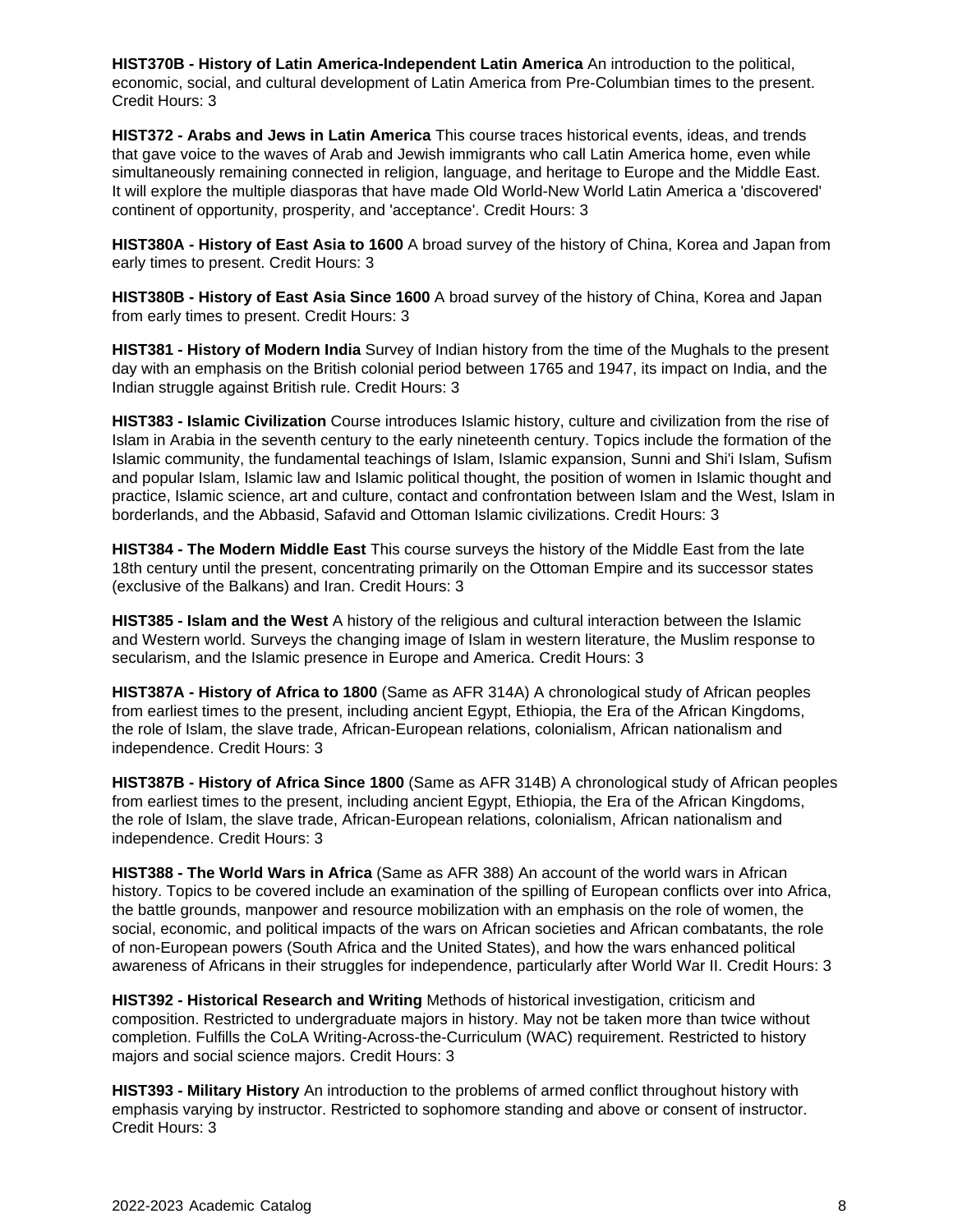**HIST395 - Honors** Great ideas and works of history, with discussion of conflicting interpretation of major historical problems. Restricted to junior standing. Special approval needed from the department. Credit Hours: 3

**HIST401 - Atlantic History** (Same as AFR 401) This course examines the origins and development of the Atlantic basin as an intercommunication zone for African, European and American societies from the mid-15th century through the early-19th century. Themes include transformation of environments, forced and voluntary migrations, emergence of distinct Atlantic culture communities, development of Atlantic economics and formulation and implementation of Atlantic revolutionary ideologies. Credit Hours: 3

**HIST403 - American Indians and U.S. Empire** Use historical analysis to investigate sovereignty issues involving American Indians and the United States. The course looks critically at the relationship between Native people and dominant U.S. society in terms of colonialism. Students will read academic scholarship and write papers on related cultural, economic, political, and social topics. The course is designated as Writing Across the Curriculum (WAC). Prerequisite: None, HIST 366 recommended. Credit Hours: 3

**HIST406A - Gender, Family and Sexuality in Pre-Modern Europe** (Same as WGSS 406A) A discussion of the history of the family, creation of gender roles and importance of sexuality from medieval times to the French Revolution. Credit Hours: 3

**HIST406B - Gender, Family, and Sexuality in Modern Europe** (Same as WGSS 406B) A discussion of the history of family, creation of gender roles, and importance of sexuality from the French Revolution to the present. Fulfills the CoLA Writing-Across-the-Curriculum (WAC) requirement. Credit Hours: 3

**HIST406BH - Gender, Family, and Sexuality in Modern Europe** A discussion of the history of family, the creation of gender roles, and the importance of sexuality in European history since the French Revolution. Students taking the course for honor's credit will write longer reflective essays on the readings of the course as well as take a more active role in leading class discussions. Credit Hours: 3

**HIST407 - History of Latinos in the United States** This course examines the history of Latino/a and Latin American peoples in the United States from the Colonial Era to the present. Themes to be addressed in the course include early imperialism and commercial expansion, the social construction of race, the formation of "borderland" communities, Latino immigration and assimilation, the centrality of work and labor within Latino history, and contemporary Latino culture and politics. Credit Hours: 3

**HIST408 - History of Mexico** This course surveys the history of Mexico from the earliest human inhabitation to the present. It will present different interpretations of the major themes and developments in Mexican history. A goal is to understand Mexico from the perspective of the Mexicans rather than from the point of view of the United States. Themes to be included in the course include the diversity of pre-Columbian indigenous societies; Spanish conquest; colonialism and anti-colonialism; Mexican independence; the historiography of the Mexican Revolution; and the place of Mexico within the worldeconomic system. Credit Hours: 3

**HIST409 - Food and History** Food is fundamentally about survival-it was for our ancestors millenia ago, and continues to be so, not only for the millions of undernourished worldwide, but for all of humanity as we confront the impact of obesity, globalization and environmental change. Because food is essential to our survival, its history is long, varied, and rich, and touches on themes including (but not limited to) politics and government; gender, race, and ethnicity; the family, religion and culture; health and the environment, and business, industry, and advertising. This class will explore these themes of global food history. Credit Hours: 3

**HIST410 - Europe in the Long Nineteenth Century, 1789-1914** This course offers a topical examination of the history of Europe from the French Revolution to World War I, mainly focusing on the French Revolution, industrialization, nationalism and nation building, and imperialism. There will also be some focus on European intellectual and cultural transformations during this period. Fulfills the CoLA Writing-Across-the-Curriculum (WAC) requirement. Credit Hours: 3

**HIST412A - Empire and Social Conflict in the Roman Republic** The social, political and cultural consequences of Roman expansion during the Republican period (c. 700-44 BCE). Focus on reading and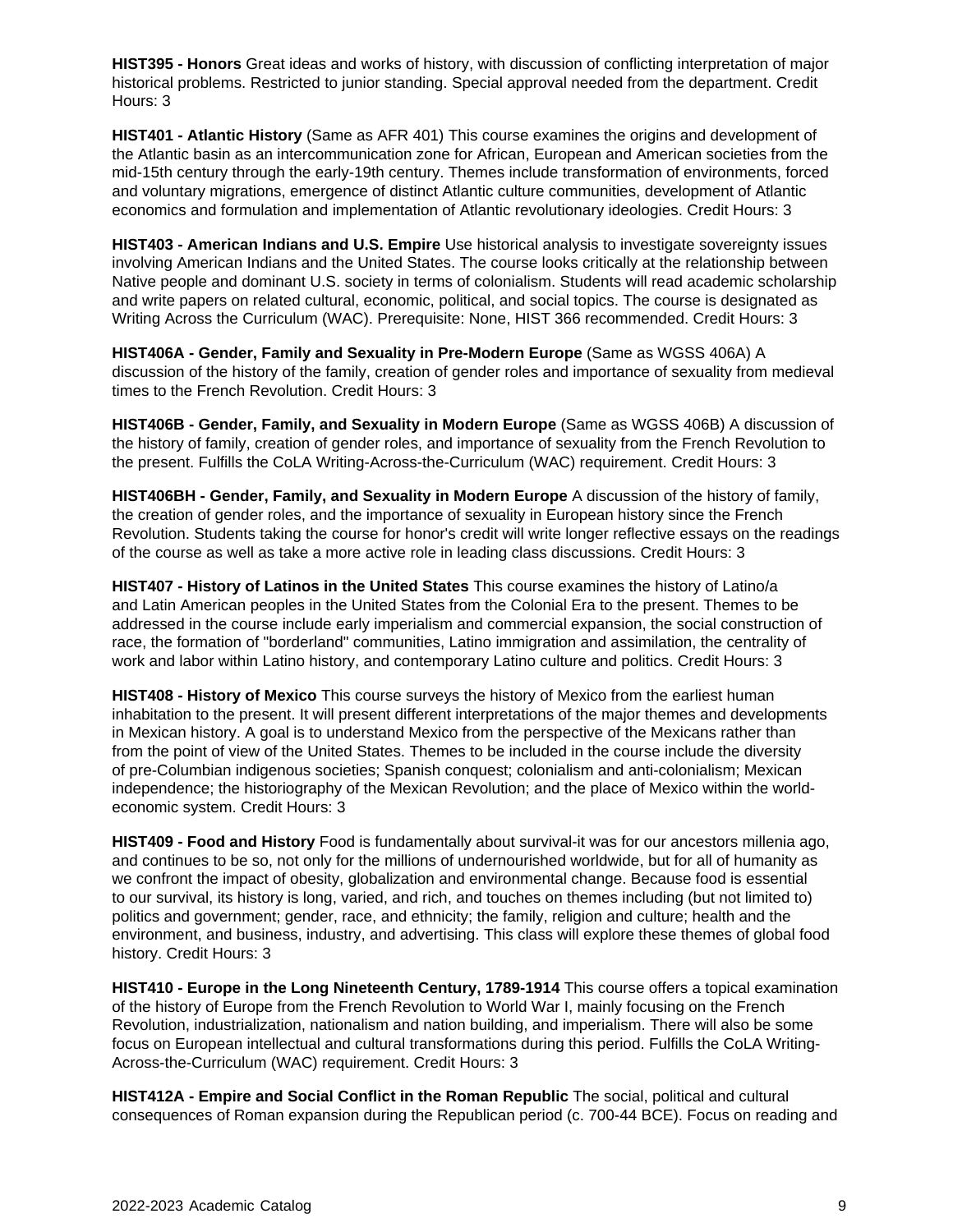analyzing primary sources. Fulfills the CoLA Writing-Across-the-Curriculum (WAC) requirement. Credit Hours: 3

**HIST412B - Religion and Society in Imperial Rome** Religious, social, and cultural conflict and change in the Roman Empire, first through third centuries. Focus on reading and analyzing primary sources. Fulfills the CoLA Writing-Across-the-Curriculum (WAC) requirement. Credit Hours: 3

**HIST415 - Tudor and Stuart Britain** Course focuses on the political, cultural, and religious worlds of early modern Britain under two momentous, though short-lived dynasties, the Tudors (1485-1603) and the Stuarts (1603-1714). Considerable attention will be paid to Henry VIII and the Henrican Reformation, the English Civil War, and the Glorious Revolution. Credit Hours: 3

**HIST416 - Socialism: The Dream and the Nightmare** The history of socialism, from Marx to the triumph of socialist states around the world and, then, their collapse in the 1990s. Examines the writings of socialist thinkers and their critics, histories of communism in various nations, democratic socialism in Europe, along with the experiences of those who lived under socialism. The Dream was the end of income inequality, rising living standards, and fraternal attachment to "comrades" rather than family, ethnic groups, nations, religions-attachments that had fueled hatred, hostility, and war. Explaining how the Dream became Nightmare is one of the objectives of this course. This is a multi-disciplinary course that incorporates philosophy, history, film, literature and other media. Credit Hours: 3

**HIST418 - The Renaissance Exchange** Course employs the traditional Renaissance themes of economic, political and cultural developments in Italy and Europe from 1300-1550 as the framework for detailed examination of European interactions - economic, ideological, religious - with Asia, the Middle East and the Americas. Fulfills the CoLA Writing-Across-the-Curriculum (WAC) requirement. Credit Hours: 3

**HIST418H - The Renaissance** Course employs the traditional Renaissance themes of economic, political and cultural developments in Italy and Europe from 1350-1550 as the framework for detailed examination of European interactions-economic, ideological, religious-with Asia, the Middle East and the Americas. The honors section of the course will look at the "Renaissance of the Renaissance"-the resurgence of Renaissance ideas and culture in modern film, political discourse, art, literature and other forms of entertainment. What does this nostalgia for the past and these revamped or reinvented traditions tell us about the past and present? Credit Hours: 3

**HIST420 - Reformation** Concentrates on the movement of religious reforms in the 16th Century. Emphasis on its roots in the past, particularly in earlier expressions of popular piety and to the wider social and political effects in the 16th and 17th centuries. Fulfills the CoLA Writing-Across-the-Curriculum (WAC) requirement. Credit Hours: 3

**HIST421 - The French Revolution** This course will consider the causes, events and outcomes of the French Revolution and Age of Napoleon (1789-1815) and situate the revolution in a global context. Themes to be considered include the influence of the American Revolution and the Enlightenment, democracy and human rights, forms of popular and female protest, revolutionary culture, French imperialism and the fight for freedom in Haiti and the legacies of the revolution. Credit Hours: 3

**HIST425A - Twentieth Century Europe 1914-1945** Political, social, cultural and economic development of the major European states during the present century. Credit Hours: 3

**HIST425B - Twentieth Century Europe Since 1945** Political, social, cultural and economic development of the major European states during the present century. Credit Hours: 3

**HIST426 - Cities and Culture in Europe 1870-1914** Cultural and social history focusing on four European cities (Paris, Berlin, Vienna, St. Petersburg) in the Fin-de-Si?e period (1870-1914). Fulfills the CoLA Writing-Across-the Curriculum (WAC) requirement. Credit Hours: 3

**HIST426H - Cities and Cultures in Europe, 1870-1914** Cultural and social history focusing on four European cities (Paris, Berlin, Vienna, St. Petersburg) in the fin-de-siecle period (1870-1914). Course follows a seminar (reading and discussion) format. Honors students will undertake two small projects that go beyond the basic course requirements. Credit Hours: 3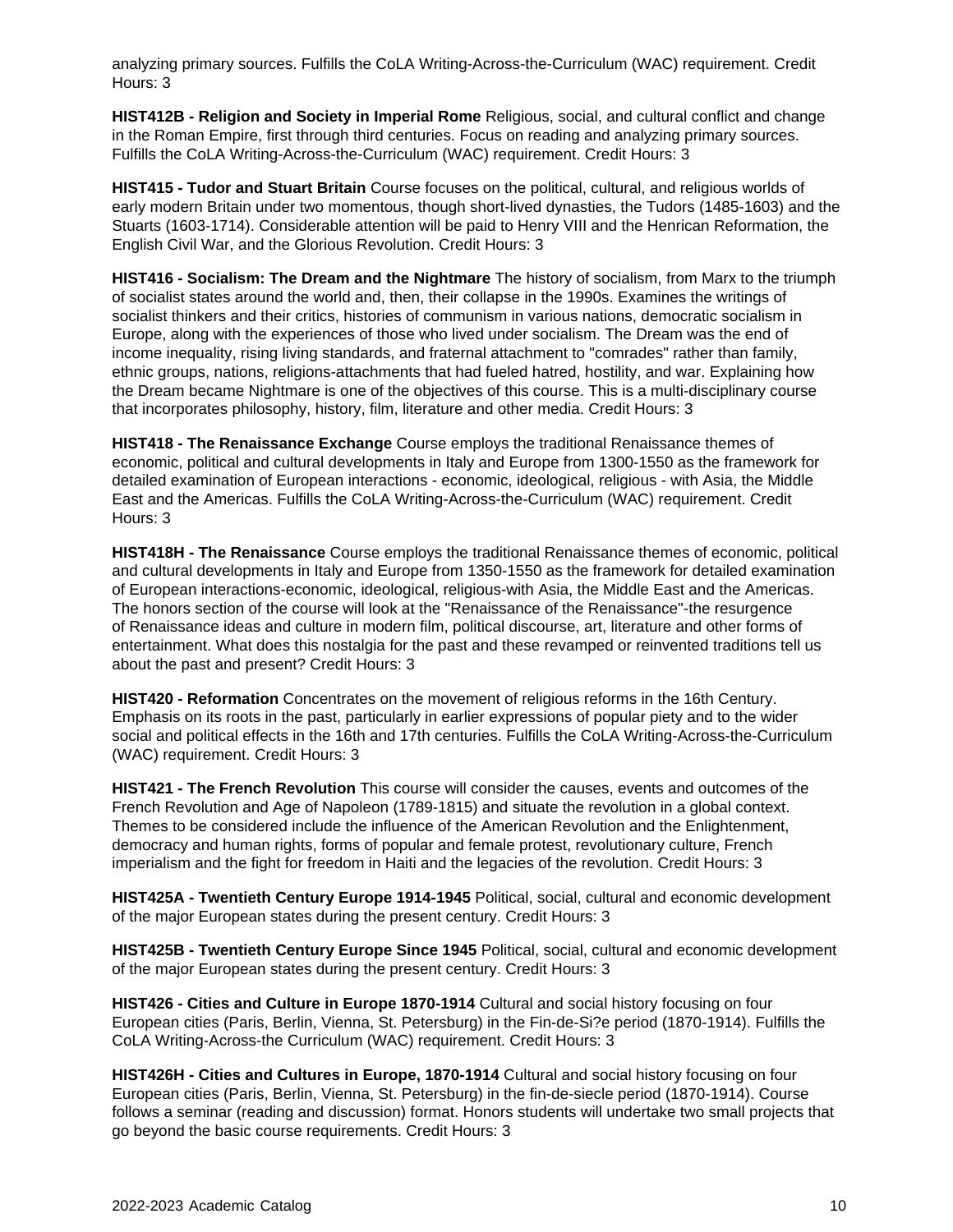**HIST427 - World War I** The first World War (1914 - 1918) from a variety of perspectives, with emphasis on cultural, social and political. Seminar-type format with discussions of topics such as the war's causes, nature of trench warfare, the home front, and political and cultural impact of the war. Fulfills the CoLA Writing-Across-the-Curriculum (WAC) requirement. Credit Hours: 3

**HIST427H - World War I** The first World War (1914-1918) from a variety of perspectives: military, cultural, social, and political. Some of the topics covered will be: the war's causes, the nature of trench warfare, the home front, political/cultural impact of the war. Course follows a seminar (reading and discussion) format. Honors students will undertake two small projects that go beyond the basic course requirements. Credit Hours: 3

**HIST429 - Political Violence in the Modern World** This course will look at various forms of state and political violence in the 19th and 20th centuries. We will start with the "Reign of Terror" in the French Revolution, then look at the rise of terrorism in the later 19th century. The course will also cover state violence in the 20th century such as WWI, the Shoah, and the GULag. We will examine the "logic" and justification of both state and non-state political violence. Fulfills the CoLA Writing-Across-the-Curriculum (WAC) requirement. Credit Hours: 3

**HIST437 - Lesbian and Gay History in the Modern United States** (Same as WGSS 437) This course explores the social, political, and cultural history of lesbians, gay men, and other sexual and gender minorities in the United States from the turn of the twentieth century to the present. Themes to be taken up in the class include: the emergence of heterosexuality and homosexuality as distinct categories of identity; the intersection between sexual identity and identities of race, class, gender, and ethnicity; the relationship between homosexuality and transgenderism; the movement for gay liberation; the creation of lesbian and gay urban and rural subcultures; representations of homosexuality in popular culture; anti-gay backlash; and AIDS. Credit Hours: 3

**HIST442 - Victorian Britain: Politics, Society, and Culture** An examination of British politics, society, and culture examining political transformations from the Glorious Revolution to the Great War, industrialization and the emergence of a class society, Ireland and the British Empire in British culture, and Victorian culture. Fulfills the CoLA Writing-Across-the-Curriculum (WAC) requirement. Credit Hours: 3

**HIST444 - The Holocaust** An introduction to Nazi German's systematic mass murder of Europe's Jews and other minorities. Using works of history, literature, and film, we will examine such topics as anti-Semitism, the behavior of "ordinary Germans" during the 30s and 40s, Jewish resistance, Holocaust denial and memory after the Holocaust. Credit Hours: 3

**HIST445 - Science, Crimes, and Criminals in Latin America** This course introduces students to theories, concepts, and the history of crimes, criminals, and scientists in Latin America. It will address the social construction of crime, criminals, and criminality to show the way in which different Latin American societies, and their respective histories viewed, described, defined, and reacted to "criminal" behavior. Credit Hours: 3

**HIST447 - Culture and the British Empire** This course will focus on the culture of modern British imperialism. It will examine the impact that the people and commodities of the empire as well as the practices of imperial rule had on modern British culture. The emphasis of the course will be on the implications of "imperial culture" in mediating gender, race, and class relations within the broader empire as well as contemporary Britain. Fulfills the CoLA Writing-Across-the-Curriculum (WAC) requirement. Credit Hours: 3

**HIST447H - Culture and the British Empire** This course will focus on the culture of modern British imperialism. It will examine the impact that the people and commodities of the empire as well as the practices of imperial rule had on modern British culture. The emphasis of the course will be on the implications of "imperial culture" in mediating gender, race, and class relations within Britain and its various colonies between the seventeenth and mid-twentieth centuries. Students taking the course for honor's credit will write all five of the review essays on the readings of the course as well as take a more active role in preparing discussion questions and leading class discussions. Credit Hours: 3

**HIST448 - Gender and Family in Modern U.S. History** (Same as WGSS 448) This course explores the history of gender and the family in the United States from the late 19th century to the present. Themes to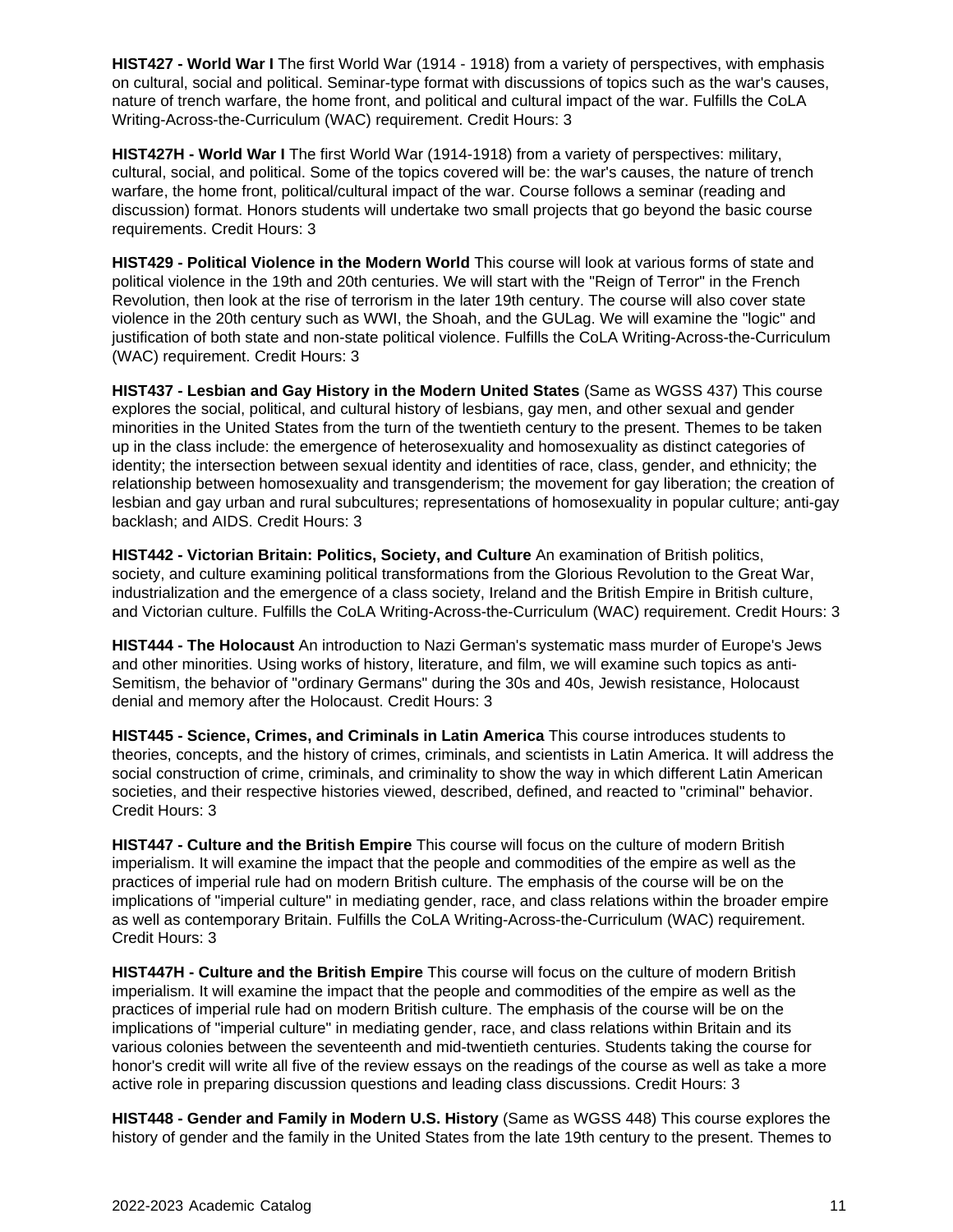be explored include: the family and the state, motherhood, race and family life, and the role of the "family" in national politics. Credit Hours: 3

**HIST450A - Colonial America** The evolution of American society from European settlement through the Age of Jefferson, with special emphasis on social and political institutions and thought. Credit Hours: 3

**HIST450B - American Revolution** The evolution of American society from European settlement through the Age of Jefferson, with special emphasis on social and political institutions and thought. Credit Hours: 3

**HIST451 - Antebellum America** The struggle to define the nation in the political, economic and social realms; the emergence of women's rights, slavery, sectional conflict from 1815 to 1860. Credit Hours: 3

**HIST452 - The Civil War and Reconstruction** The study of the background to the Civil War, the Civil War, Reconstruction, and the Gilded Age. Credit Hours: 3

**HIST455 - The Conservative View in American History** Readings in American conservative thought, from the eighteenth-century to the present day, including traditionalist, neoconservative and libertarian writers. Fulfills the CoLA Writing-Across-the-Curriculum (WAC) requirement. Credit Hours: 3

**HIST455H - The Conservative View in American History** In addition to the regularly assigned readings, students on the Honors track of HIST 455 will meet with the instructor to read and write an extended essay with a focus on one particular aspect of conservative and libertarian intellectual history. The Honors paper must be focused, thoughtful, and based on wide reading of the subject. Required length: 15-20 pages. Credit Hours: 3

**HIST457 - American Environmental History** (Same as GEOG 457) An exploration of the attitudes toward and the interaction with the natural resource environment of North America by human settlers. Coverage from the Neolithic Revolution to the present. Credit Hours: 3

**HIST460 - Slavery and The Old South** (Same as AFR 460) This course examines slavery and southern distinctiveness from the colonial period to 1861. Discussion topics include the plantation system, race relations, women and slavery, and southern nationalism. Credit Hours: 3

**HIST461 - Black Americans on the Western Frontier** (Same as AFR 461) This course examines the history of African Americans in the American West. Taking both a chronological and thematic approach, it begins with a discussion of early black explorers in the age of encounter, and ends with a focus on black western towns established in the United States by the 1880's. Credit Hours: 3

**HIST464 - History of American Capitalism** This course examines the growth of the American economy, economic thought, the evolution of the firm, and the changing place of women and minorities in American business society. It also explores the intersection between business and other institutions in American life, including labor, law, literature, government, education and religion. Fulfills the CoLA Writing-Acrossthe-Curriculum (WAC) requirement. Credit Hours: 3

**HIST465 - History of Sexuality** (Same as WGSS 465) Comprehensive survey of sexuality from the early modern period to the present. Examines social trends, politics, and cultural debates over various forms of sexuality. Students will engage in discussion, research, and writing. Areas of emphasis vary by instructor. Credit Hours: 3

**HIST466A - History of the American West-Trans-Appalachian Frontier** The American frontier and its impact on American society from the colonial period to the 20th century. Credit Hours: 3

**HIST466B - History of the American West-Trans-Mississippi Frontier** The American frontier and its impact on American society from the colonial period to the 20th century. Credit Hours: 3

**HIST470 - Continuity and Change in Latin America** An in-depth examination of major topics in the history of Latin America since pre-Columbian times, especially themes that have been prominent in recent scholarship. Lectures will be supplemented by outside readings and class discussion. Credit Hours: 3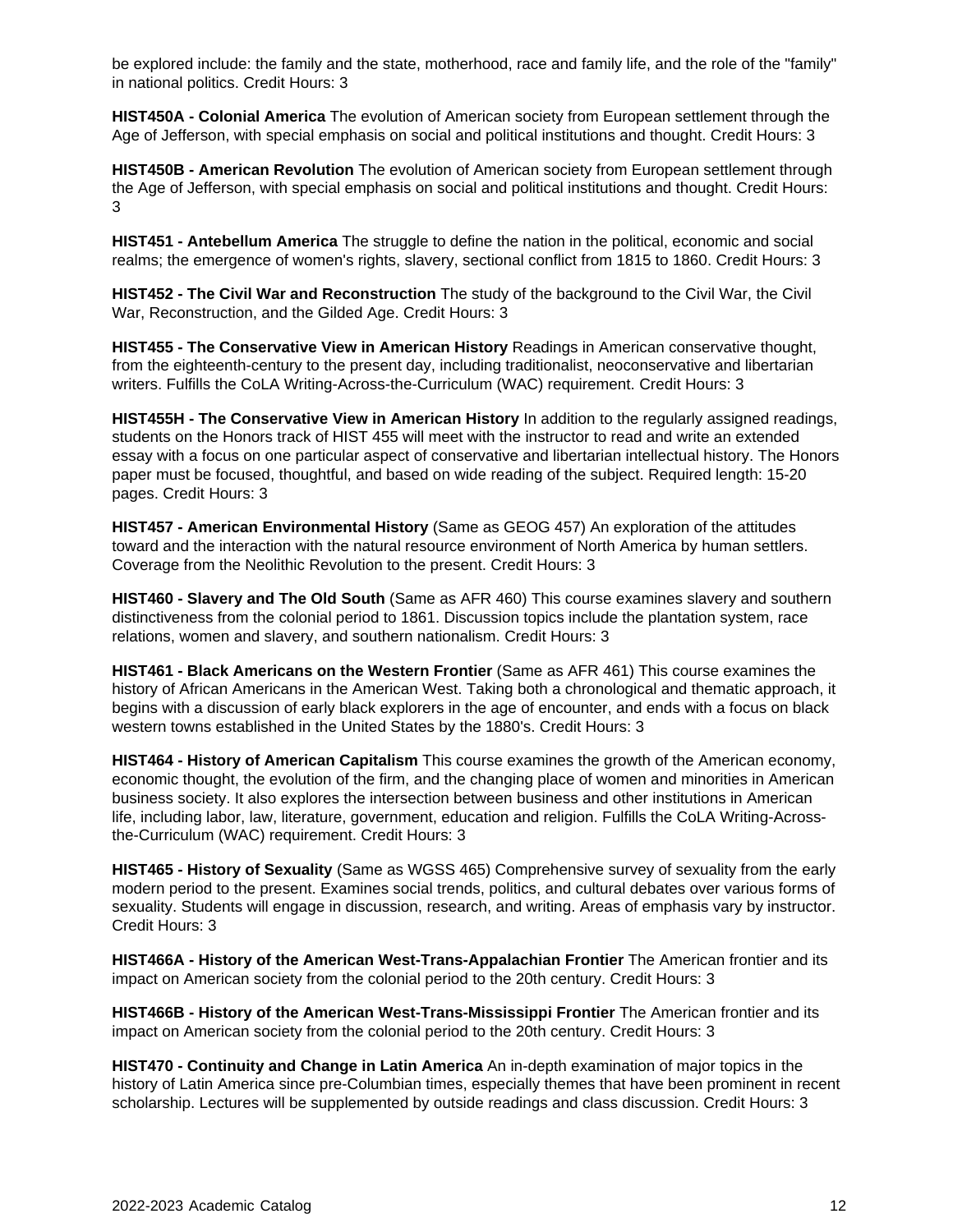**HIST471 - History of Modern Japan** An examination of Japanese History from the early Tokugawa period to the present. Major topics include the creation of the Japanese bureaucracy, commercialization and industrialization, and cultural experimentation. Credit Hours: 3

**HIST473 - Comparative Slavery** (Same as AFR 473) A comparative study of slavery from antiquity to its abolition in the 19th century with the differing socio-cultural, political and economic contexts; organized chronologically, regionally and thematically. Credit Hours: 3

**HIST478 - Southern Africa, 1650-1994** (Same as AFR 478) An examination of Southern African history with emphasis on South Africa from 1652 to 1994. Topics to be covered include conflicts and wars, migrations and state formations, the economics of minerals, industrialization and the Anglo-Boer War, intertwined histories of race relations, the politics of exclusion and apartheid, and the making of modern South Africa. Credit Hours: 3

**HIST480A - History of China-Late Imperial China, 1350 to 1890** An in-depth examination of political, economic, social and cultural history of China from 1350 to 1890. Examines the imperial state, gentry and peasants, commercialization and social change in China from 1350 to 1890. Credit Hours: 3

**HIST480B - History of China-Twentieth Century China, 1890 to the Present** An in-depth examination of political, economic, social and cultural history of China from 1890 to the present. Focuses on nation building, ideology and rural-urban culture in 20th Century China. Credit Hours: 3

**HIST481 - History of African American Women** This course examines the history of African American women. Topics include slavery and freedom, community building, leadership, education, politics, religion, and the establishment of African American women's organizations. Participation in the abolition, suffrage, feminist, gay and lesbian, civil rights and black power movements are also topics of discussion. The course speaks to the resilience African American women showed despite the obstacles of race, class, and gender confronting them at every turn. Credit Hours: 3

**HIST485 - Revolutions in the Middle East** (Same as HIST 485H) This class examines aspects of revolutions and revolutionary attempts in the history of the modern Middle East. Recognizing revolution as a global phenomenon, it begins by considering a variety of historical and theoretical approaches to understanding revolutions. It asks questions such as what constitutes a revolution, what contexts and causes lead to revolutions, and what effects revolutions engender. It then examines revolutions in the modern Middle East more closely by focusing on several specific cases such as the Ottoman and Iranian constitutional revolutions, the secular revolutionary experiment in early twentieth-century Turkey, attempts at a socialist revolution in the Arab world, the Islamic Revolution in Iran, and the Arab Spring. Not open to freshmen. Credit Hours: 3

**HIST485H - Revolutions in the Middle East** (Same as HIST 485) This class examines aspects of revolutions and revolutionary attempts in the history of the modern Middle East. Recognizing revolution as a global phenomenon, it begins by considering a variety of historical and theoretical approaches to understanding revolutions. It asks questions such as what constitutes a revolution, what contexts and causes lead to revolutions, and what effects revolutions engender. It then examines revolutions in the modern Middle East more closely by focusing on several specific cases such as the Ottoman and Iranian constitutional revolutions, the secular revolutionary experiment in early twentieth-century Turkey, attempts at a socialist revolution in the Arab world, the Islamic Revolution in Iran, and the Arab Spring. Honors students will complete an extra project for the course. Not open to freshmen. Credit Hours: 3

**HIST486 - Arab-Israeli Conflict** This course focuses on the background to, and current dimensions of, the continuing conflict between Israel, the Palestinians and the rest of the Arab world. Beginning with origins of Zionism in the late nineteenth century, it examines, the foundation of Israel, Palestinian responses, and relations between Israel and its Arab neighbors. Credit Hours: 3

**HIST487 - The U.S. Civil Rights Movement** (Same as AFR 497) This course provides an overview of the history of the Civil Rights Movement while engaging major debates in the field of Black Freedom Studies. Central themes will include the impact of the Cold War, the roles of women, and the relationship of civil rights to black power. We will also discuss the difference between popular memory and historical scholarship as well as the meaning of such discussions for contemporary issues of racial and economic justice. Credit Hours: 3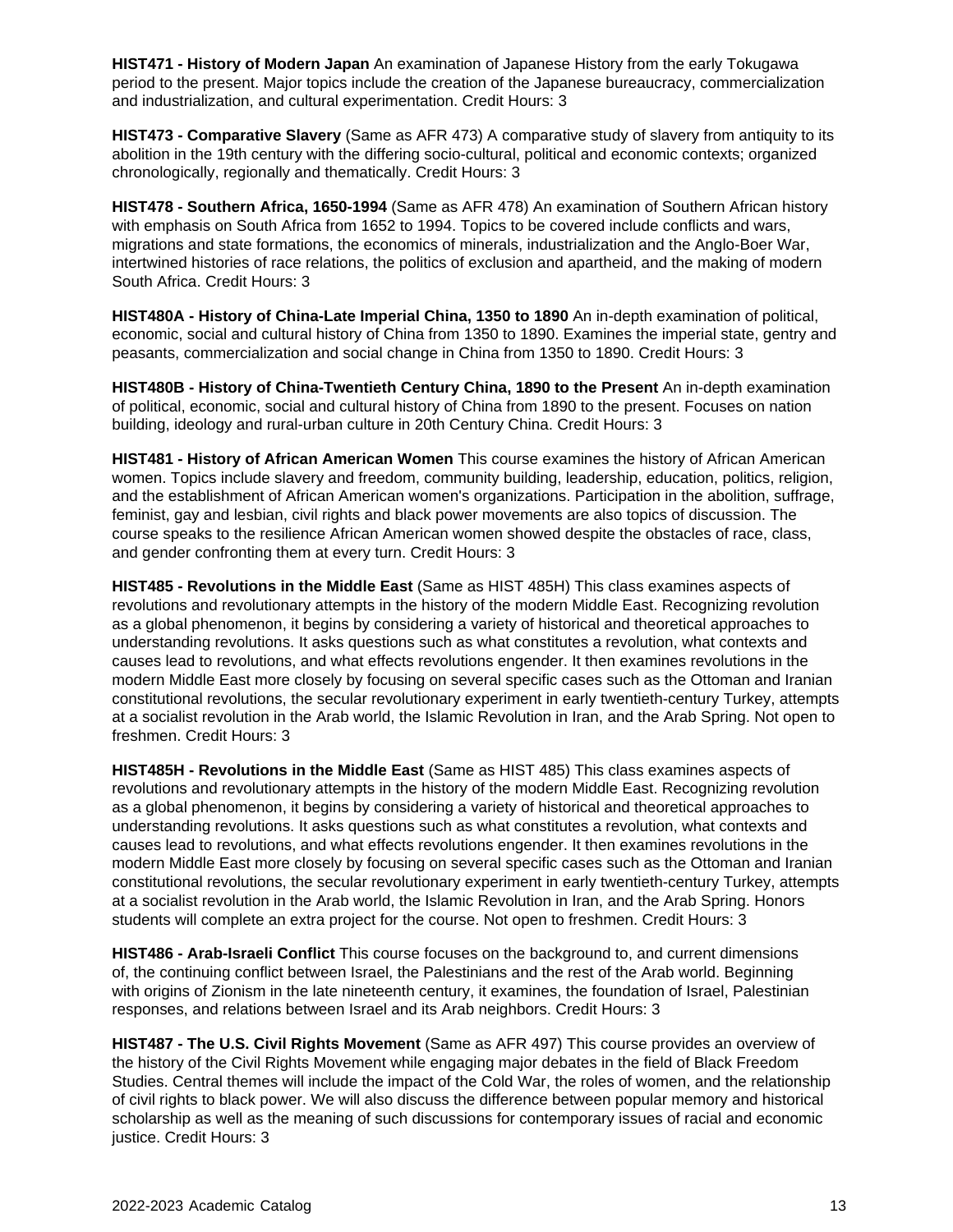**HIST488 - Islamic Political Movements** This course examines the use of Islamic ideals and rhetoric in social and political movements in the Middle East from the nineteenth century to the present. It focuses on political parties such as the Muslim Brotherhood in Egypt, the Welfare Party in Turkey, and Hamas in Palestine. Credit Hours: 3

**HIST489 - Women, State and Religion in the Middle East** (Same as WGSS 489) Following an introduction to the question of women in Islamic law and Islamic history, this course will examine the changing status and experiences of women in a number of Middle Eastern countries in the 20th century, focusing on Egypt, Iran, and Turkey. Major themes will include legal, social and political rights, participation in social and economic life, cultural and literary production, and recent secular and Islamist women's movements. Credit Hours: 3

**HIST490 - Special Readings in History** Supervised readings for students with sufficient background. Registration by special permission only. Credit Hours: 1-4

**HIST491 - Historiography** Writings of historians from Herodotus to the present. Credit Hours: 3

**HIST493 - Topics in History** Topics vary with instructor. May be repeated for a maximum of six semester hours provided registrations cover different topics. Topics announced in advance. Credit Hours: 1-6

**HIST495 - History Honors** Principles of historical method, research, and writing for senior honor students only. Not for graduate credit. Special approval needed from the department. Credit Hours: 4

**HIST496A - Internship in History** Supervised field work in public or private agencies or operation where history majors are frequently employed, such as archives and libraries, government offices, communications media, historic sites, and museums. Only three hours may be applied to the major and six hours toward the M.A. degree. Special approval needed from the instructor. Credit Hours: 1-9

**HIST496B - Internship in Local History** (Same as ARC 434) Field experience in research and preservation related to regionally and nationally recognized historic sites in southern Illinois. Special approval needed from the instructor. Credit Hours: 1-9

**HIST497 - Historical Museums, Sites, Restorations and Archives** The development of museums from antiquity to the present, with emphasis on the United States. Additional topics include historical sites such as battlefields, historic buildings, restorations, monuments and archives. Also examines the purposes and functions of the museum and the tasks of professionals employed in museums or interpretative centers. Given in cooperation with the University Museum. Credit Hours: 3

**HIST498 - Oral History, Storytelling and Media** (Same as RTD 455) This course will develop an appreciation of the field of oral history, methodological concerns, and applications. Students will learn about the oral history process, including interview preparation and research, interview technique, the nature and character of evidence, transcribing, and legal and ethical concerns. Restricted to Junior or Senior standing. Credit Hours: 3

**HIST499 - Senior Seminar in History** Seminar for senior undergraduate students to examine in-depth a particular historical topic. Topics will vary with instructors. Students will engage in discussion, and produce a research paper. Not for graduate credit. Open to history majors only. May not be taken more than twice without completion. Fulfills the CoLA Writing-Across-the-Curriculum requirement. Prerequisite: HIST 392. Credit Hours: 3

### **History Faculty**

**Allen, James S.,** Professor, Ph.D., Tufts University, 1979.

**Bean, Jonathan J.,** Professor, Ph.D., The Ohio State University, 1994; 1995. U.S. economic and business.

**Benti, Getahun**, Professor, Ph.D., Michigan State University, 2000; 2001. Modern Africa, urbanizationmigration.

**Brown, Ras Michael**, Associate Professor, Ph.D., University of Georgia, 2004; 2006. Atlantic world.